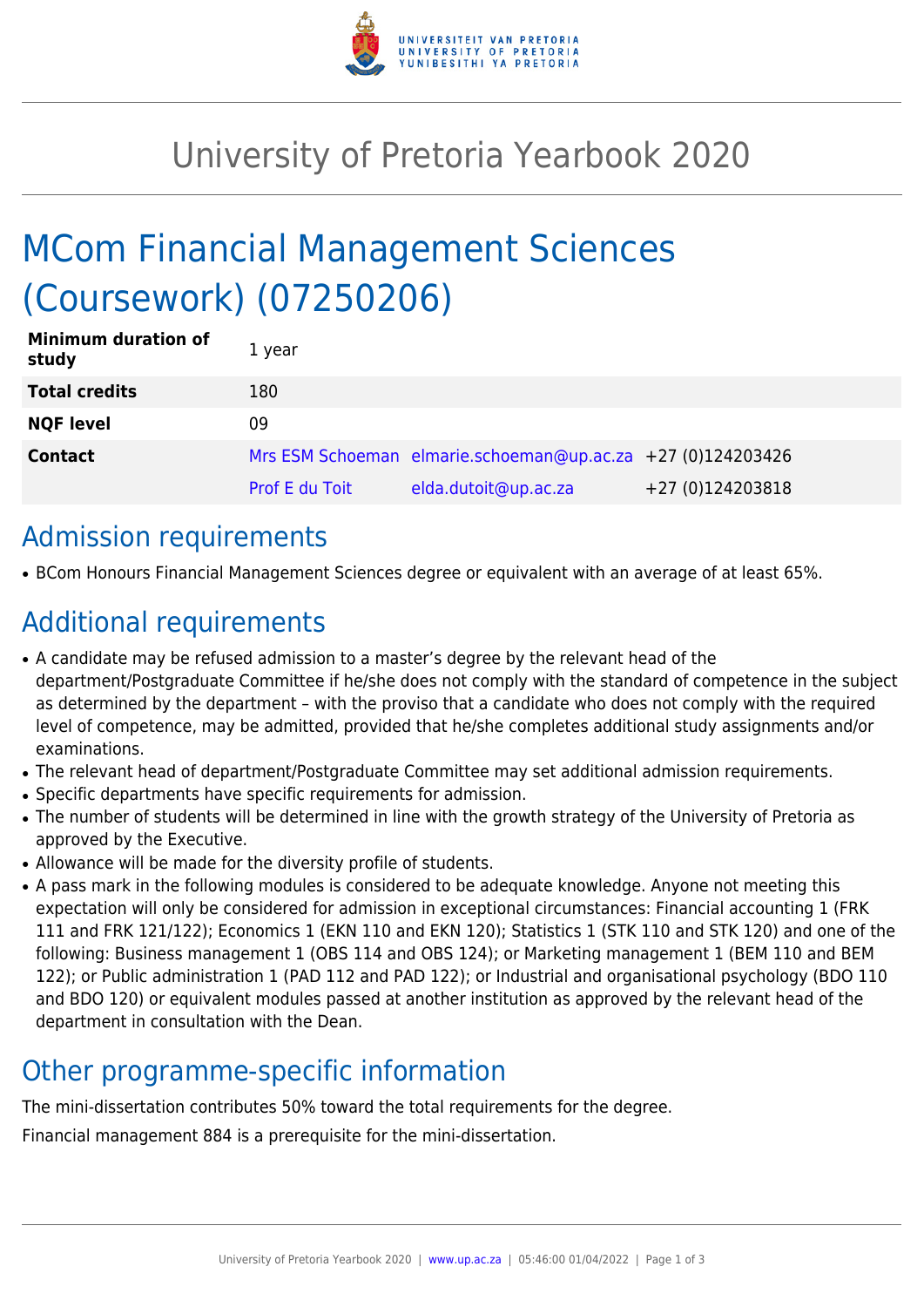

## Examinations and pass requirements

The pass mark for both a dissertation and a mini-dissertation is 50%. The provisions regarding pass requirements for dissertations, contained in General Regulation G.12.2, apply mutatis mutandis to minidissertations. A pass mark of at least 50% is required in the examination of each module.

### Research information

#### **Mini-dissertations, curricula and modules**

- 1. The degree programme requires that a mini-dissertation is submitted in a field of study chosen from the fields covered for the honours degree.
- 2. Information on modules, credits and syllabi is available, on request, from the relevant head of department/Postgraduate Committee.
- 3. A module in Research Methodology is compulsory in all programmes. The Dean may, on the recommendation of the relevant head of department/Postgraduate Committee, waive the prerequisites.

#### **Article for publication**

The Dean may require, before or on submission of a dissertation/mini-dissertation, the submission of a draft article for publication to the supervisor. The draft article should be based on the research that the student has conducted for the dissertation/mini-dissertation and be approved by the supervisor concerned. The supervisor should then have the opportunity to take the paper through all the processes of revision and resubmission as may be necessary and/or appropriate in order to achieve publication.

#### **Submission of mini-dissertation**

A mini-dissertation is submitted to the departmental Postgraduate Office, before the closing date for the various graduation ceremonies as announced annually, after permission is granted by the supervisor.